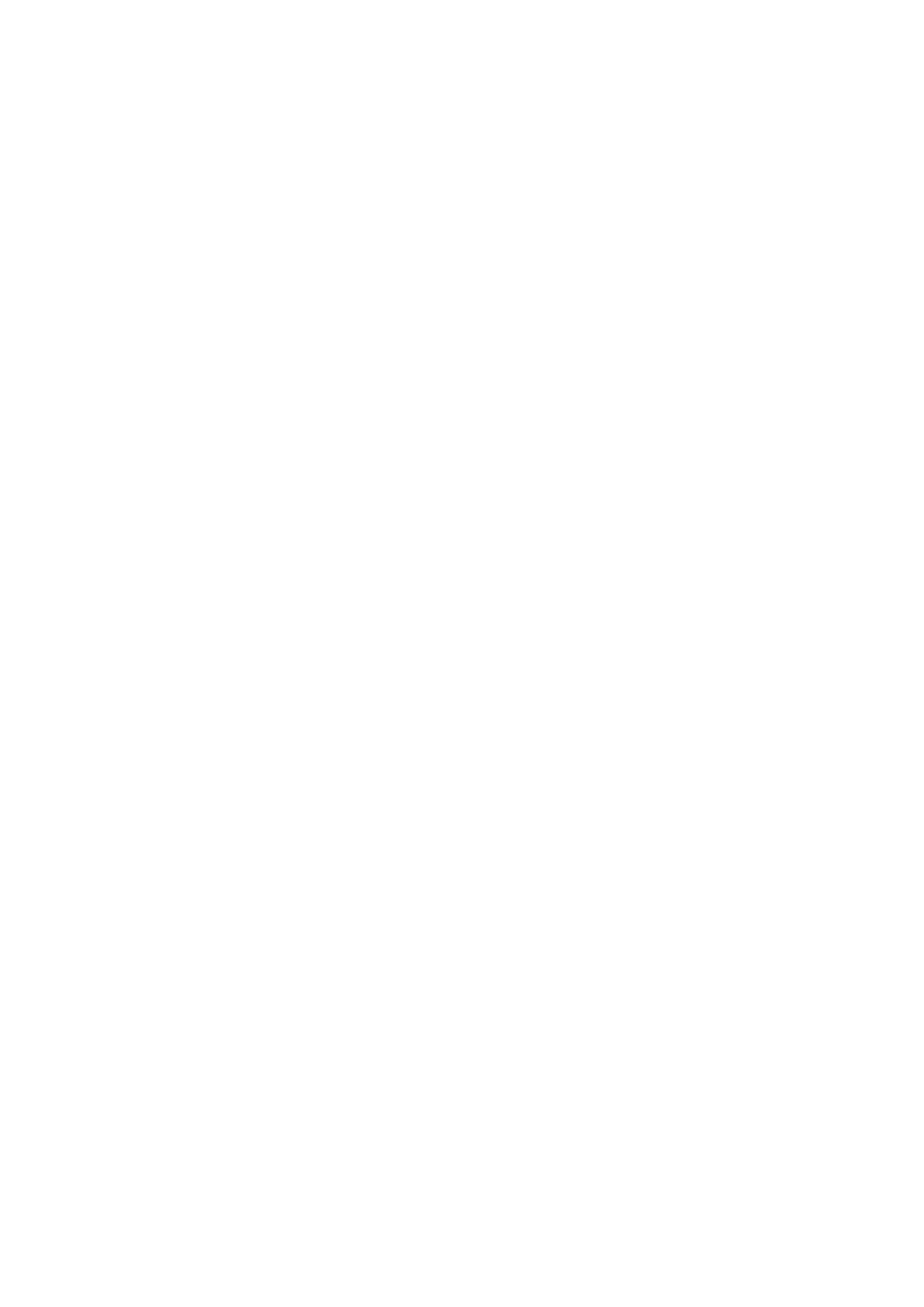# **NORTHERN TERRITORY OF AUSTRALIA**

As in force at 9 November 2005 \_\_\_\_\_\_\_\_\_\_\_\_\_\_\_\_\_\_\_\_

\_\_\_\_\_\_\_\_\_\_\_\_\_\_\_\_\_\_\_\_

# **SURVEILLANCE DEVICES REGULATIONS**

### **Regulations under the** *Surveillance Devices Act*

#### **1 Citation**

These Regulations may be cited as the *Surveillance Devices Regulations*.

#### **2 Prescribed authorities**

The following are prescribed authorities:

- (a) the Australian Crime Commission;
- (b) the Australian Federal Police.

#### **3 Circumstances in which tracking device may be attached, installed etc.**

- (1) In this regulation, *vulnerable patient* means a patient of a hospital or nursing home who, in the opinion of the person in charge of the hospital or nursing home:
	- (a) is likely (due to illness, lack of awareness or other incapacity) to leave the hospital or nursing home without having due regard to his or her health or safety;
	- (b) is under a legal obligation to remain in the hospital or nursing home and is likely to attempt to leave; or
	- (c) is likely to be taken away from the hospital or nursing home without the consent of the patient or the person in charge.
- (2) For the purposes of section 6(c)(iv) of the Act, the following circumstances are prescribed circumstances in which a person may attach, install, use, maintain or retrieve a tracking device:
	- (a) where the tracking device will be, is being or has been used, in accordance with the directions of the person who is in command of an emergency or search and rescue operation, to search during the emergency or search and rescue operation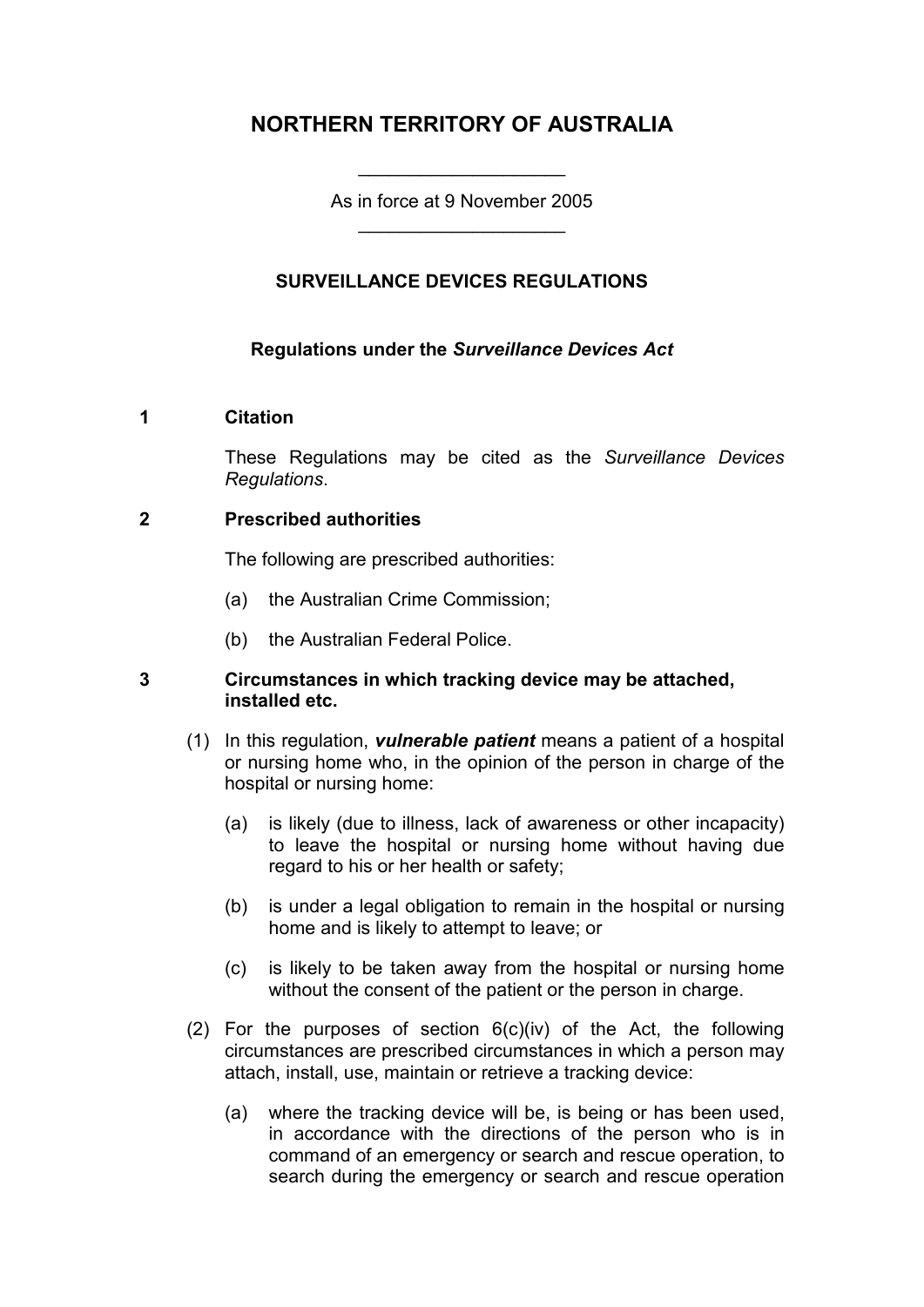for a person or object;

- (b) where the tracking device will be, is being or has been used, in accordance with the directions of the person in charge of the hospital or nursing home where a vulnerable patient has been admitted, to monitor the location of the vulnerable patient;
- (c) where the tracking device will be, is being or has been used, in accordance with the directions of the Director of Correctional Services or the person in charge of a prison, to monitor the activities and location of a prisoner in the prison;
- (d) where the tracking device will be, is being or has been used, in accordance with the terms and conditions of a home detention order within the meaning of the *Sentencing Act*, to monitor the activities and location of the person in respect of whom the home detention order is in force;
- (e) for the purposes of a research project to monitor the location of an object or animal the subject of the research project.